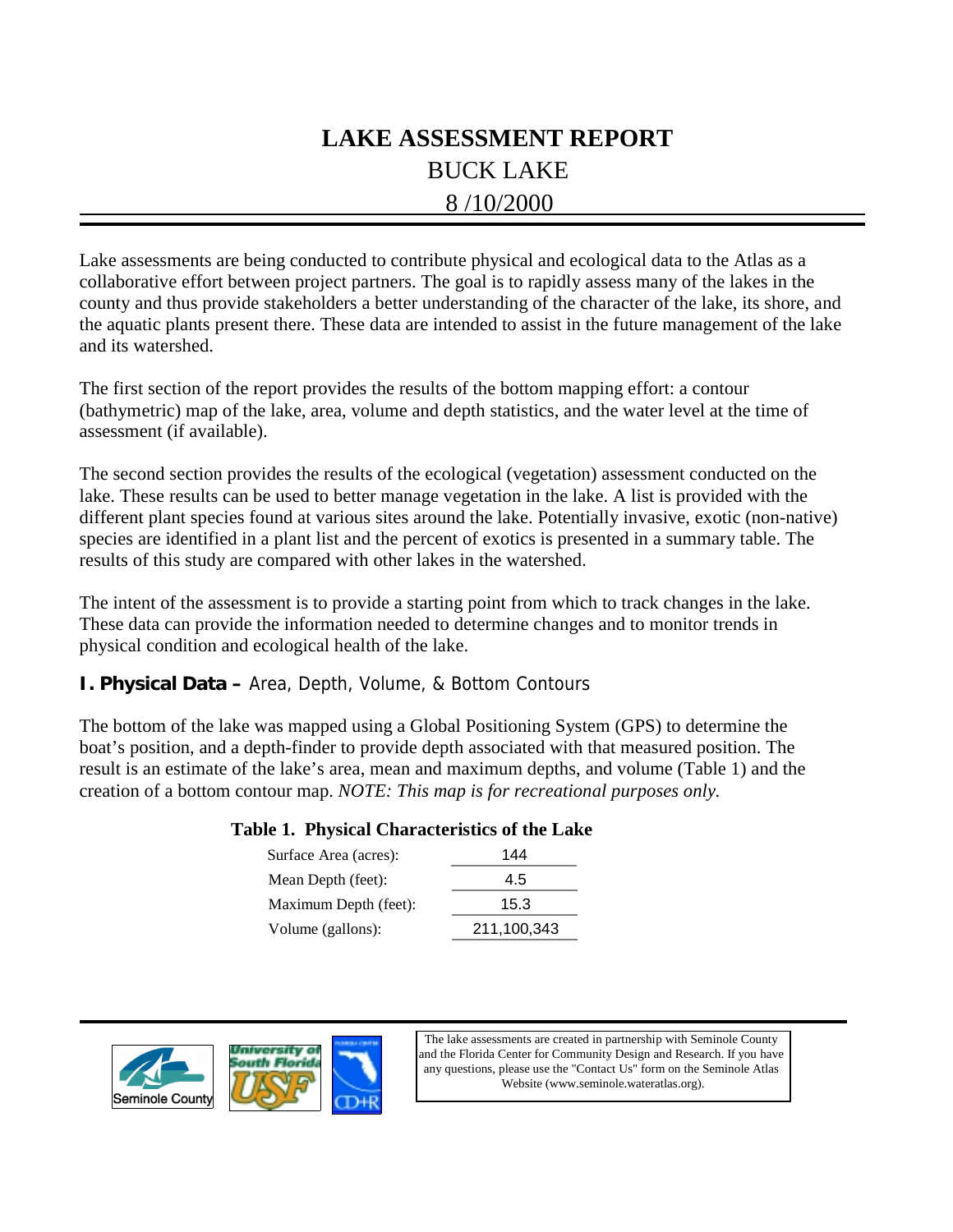

# Buck Lake

Section - Township - Range 28 & 33-20-32



Contour Lines Expressed in 2-Foot IntervalsEstimated Lake

Perimeter

## EXPLANATION:

Assessment Date: August 11, 2000. Lake water level was 25.45 ft.above sea level when the lake wasassessed. Contours are expressed in absolute depth below this level.

## DATA SOURCES:

Semincle Count

Seminole County 1999 color aerials provided by Seminole County Public Works. All contours generated by Florida Center for Community Design and Research based on GPS/Sonar data provided by the Seminole County Stormwater Division. N

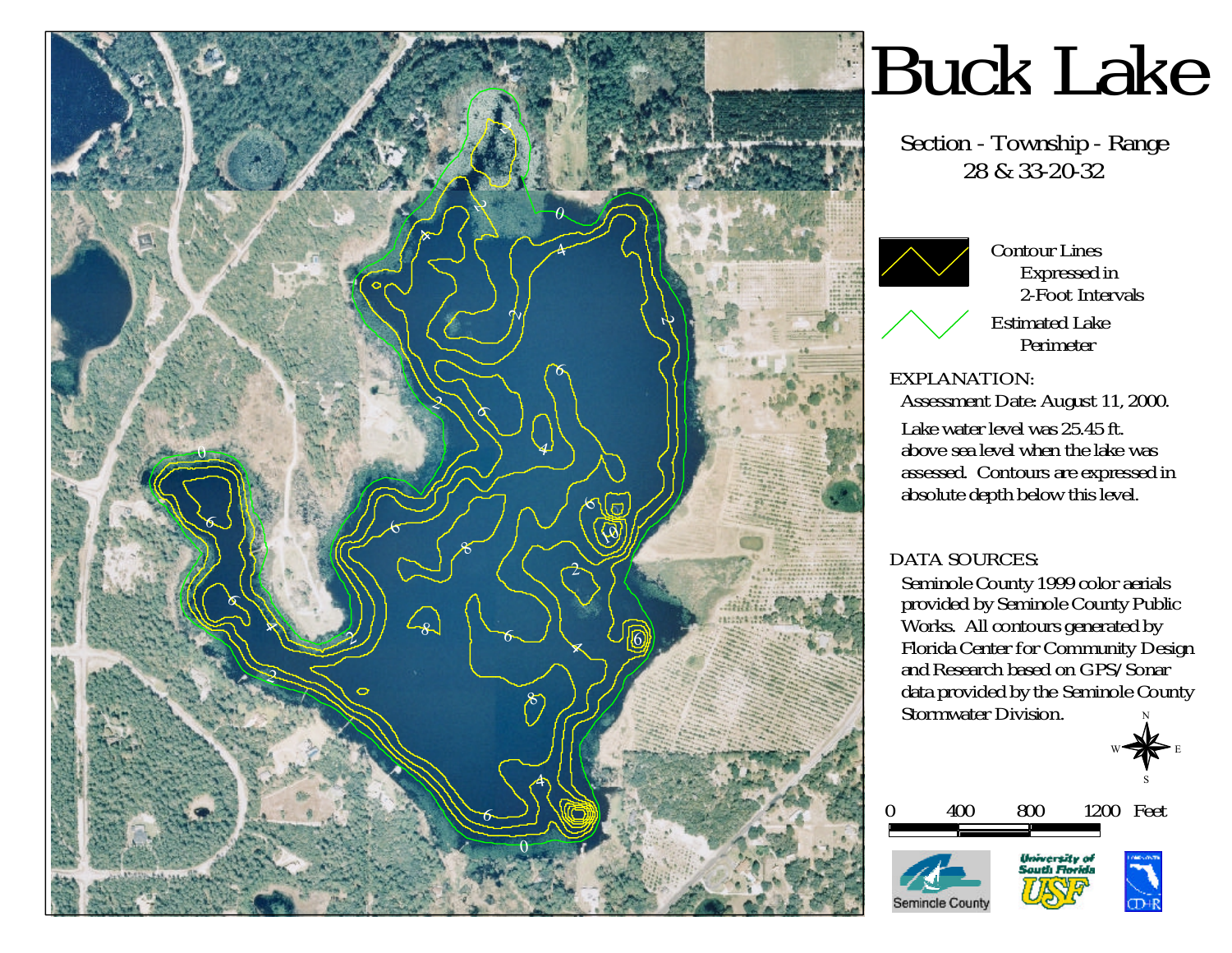## **II. Ecological Data - Aquatic Plant Survey**

Approximately equispaced sites (typically ten or more) are mapped around the lake and the aquatic plants at each site are surveyed. The total number of species from all sites is used to approximate the total diversity of aquatic plants and the percent of invasive-exotic plants on the lake and in the watershed (Table 2). Many of these plants are considered ecologically harmful, as they tend to outcompete beneficial native species. Such "nuisance" plants can also make boating and other recreational activities difficult or impossible. The common and scientific names of plant species found on your lake are listed in Table 3.

## **Table 2. Comparison of species diversity between the lake and other assessed lakes located within the same watershed**

|                        | Lake                                                 | Watershed |  |  |  |
|------------------------|------------------------------------------------------|-----------|--|--|--|
|                        | <b>BUCK LAKE</b><br>Big Econlockhatchee<br>(Average) |           |  |  |  |
| Number of Taxa:        | 34                                                   | 31        |  |  |  |
| Percent Exotic Plants: | 2.1%                                                 | 14%       |  |  |  |

## **Table 3. Botanical and common names of the most commonly found plants on the lake. Percent frequency (of occurence), habit (location where found), status (native or exotic), and EPPC status are provided**

| Common Name                               | Scientific Name           | Frequency | Habit     | <b>Status</b> | <b>EPPC</b> |
|-------------------------------------------|---------------------------|-----------|-----------|---------------|-------------|
| Peruvian Primrosewillow                   | Ludwigia peruviana        | 67%       | Emergent  | Exotic        | <b>NL</b>   |
| Baldwin's Spikerush, Roadgrass            | Eleocharis baldwinii      | 56%       | Submersed | <b>Native</b> | <b>NL</b>   |
| <b>Torpedo Grass</b>                      | Panicum repens            | 56%       | Emergent  | Exotic        |             |
| <b>Buttonbush</b>                         | Cephalanthus occidentalis | 44%       | Emergent  | Native        | <b>NL</b>   |
| Haspan Flatsedge                          | Cyperus haspan            | 44%       | Emergent  | <b>Native</b> | <b>NL</b>   |
| Spatterdock, Yellow Pondlily              | Nuphar lutea              | 44%       | Floating  | Native        | <b>NL</b>   |
| American White Water Lily, Fragrant Water | Nymphea odorata           | 44%       | Floating  | Native        | <b>NL</b>   |
| Dog Fennel                                | Eupatorium capillifolium  | 39%       | Emergent  | <b>Native</b> | <b>NL</b>   |
| Manyflower Marshpennywort, Water Penny    | Hydrocotyl umbellata      | 39%       | Emergent  | Native        | <b>NL</b>   |
| Cypress                                   | Taxodium spp.             | 22%       | Emergent  | <b>Native</b> | <b>NL</b>   |
| Cattails                                  | Typha spp.                | 22%       | Emergent  | Native        | NL          |
| Banana Lily, Big Floatingheart            | Nymphoides aquatica       | 17%       | Floating  | Native        | <b>NL</b>   |
| Pickerel Weed                             | Pontederia cordata        | 17%       | Emergent  | Native        | <b>NL</b>   |
| Southern Red Maple                        | Acer rubrum               | 11%       | Emergent  | Native        | <b>NL</b>   |
| Sedge                                     | Carex spp.                | 11%       | Emergent  | Unknown       |             |
| Water Hyacinth                            | Eichsornia crassipes      | 11%       | Floating  | Exotic        |             |
| Mexican Primrosewillow, Long-stalked Lud  | Ludwigia octovalvis       | 11%       | Emergent  | Native        | <b>NL</b>   |
| <b>Duck Potato</b>                        | Sagittaria lancifolia     | 11%       | Emergent  | <b>Native</b> | <b>NL</b>   |

**Lake Asessment Report:** BUCK LAKE 8/10/2000